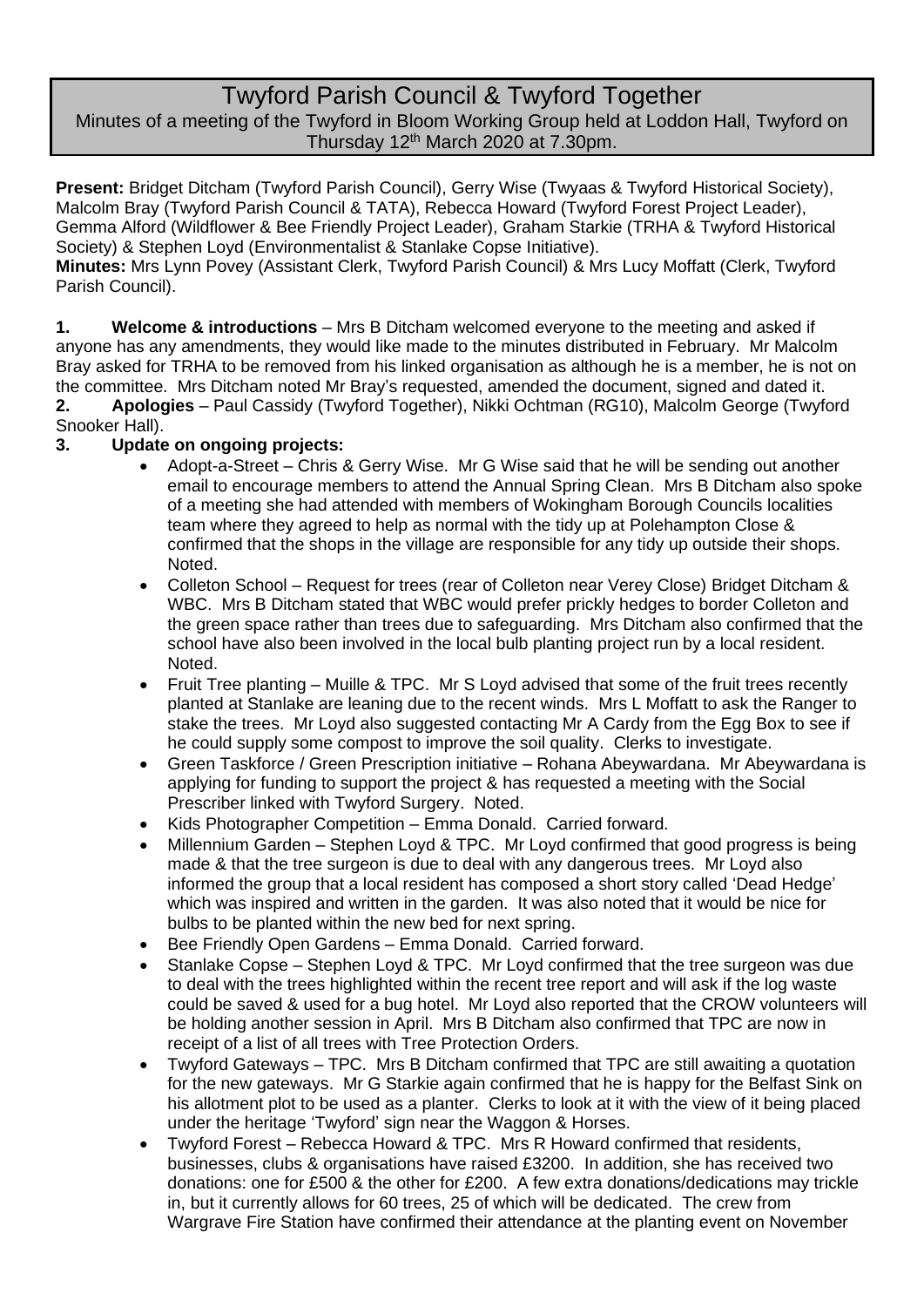$28<sup>th</sup> - A$  call for volunteers to go out nearer the time. Mr Loyd suggested to notify both the Tree Council & The Woodlands Trust so they can also advertise the event – Mrs Howard to action. Mr Loyd to see if he can get a guest speaker for the event & the Clerk to obtain a quote for the installation of a water connection near the copse.

• Wildflower & Bee Friendly areas – Gemma Alford & TPC. Mrs Alford confirmed that the seed mix to be used will be 'Colour Explosion'. Clerk to provide Mrs Alford with a spray to mark the area for the bed. Mrs Alford stated that she would like an information board erected in the King George wildflower area. The Clerk reported that TPC have a company who have produced boards for the village previously – Mrs Alford to think about what she would like included. Broad Hinton is another area that Mrs Alford would like to see purpose built re-wilding areas. Mrs B Ditcham said that Emma Pilgrim of WBC is very keen on such ideas. Clerks to see if Emma Pilgrim will visit the suggested re-wilding sites.

# **4. Update on actions:**

- TPC Set up an Instagram Account (#twyfordinbloom). The Clerk has set up an account and photos have been added. If you have any photos you wish to be uploaded, these can be emailed to [clerk@twyfordparishcouncil.gov.uk](mailto:clerk@twyfordparishcouncil.gov.uk) or when uploading to your own Instagram account use #twyfordinbloom. Noted.
- TPC Keep a diary of all the In-Bloom events & initiatives. The Clerk is keeping this updated. Noted.
- TPC To create 'Blog' entries for Bloom 2021. To commence in August 2020 until the day of the judging in July 2021. Carried forward for In Bloom 2021. Noted.
- TRIP Gather material to showcase at the presentation. Carried forward. Noted.
- Emma Donald To provide TPC with the past In-Bloom literature. Carried forward. Noted.
- Clerk & Emma Donald to arrange a meeting to discuss the promotion of the event. Carried forward. Noted.
- TPC to liaise with Twyford Station (GWR) to see how they can assist in the event. Carried forward.
- TPC to investigate the possibility of extended Ruscombe's Bee Highway into Twyford. Carried forward. Noted.
- TPC to ask WBC to replace the tree near Waitrose. Ideally same sized Amelanchier tree to replace the one that had died to match the remaining two. Watering would be needed – consider a contract with a tree company to plant and water it. Mrs R Howard to speak to The Big Plant Nursery to see if they would consider sponsoring & watering the tree.
- TPC to ask WBC about keeping areas of any greens unmown to promote wildflowers & bees. Mrs L Povey to arrange a meeting with Emma Pilgrim of WBC. Noted.
- Rohan Abeywardana To liaise with Twyford Together on the Green Prescription initiative. Carried forward. Noted.
- Malcolm Bray To liaise with TATA about the possibility of cooking up some produce for the judges to try during the tour. Mr M Bray confirmed that it is on the next TATA agenda for discussion. Carried forward. Noted.
- Emma Donald (Twyford Together) To organise the children's photography competition and calendar. Carried forward. Noted.
- TPC To set up a drop box for the photo entries. Carried forward. Noted.
- TPC To provide Nikki (RG10) with wording for residents to sign up and allow entry into their gardens (Bee Friendly Garden Tours). Wording agreed. Noted.
- TPC To provide Nikki (RG10) with wording informing residents how they can purchase hanging baskets. Wording agreed. Noted.
- TPC To provide Nikki (RG10) with wording regarding the 'In Bloom' event. Wording agreed. Noted.

# **5. Participation at events:**

- Litter pick 28.03.20
- TRHA show 28.03.20
- Easter Egg hunt 28.03.20
- Twyford Annual Parish Meeting 29.04.20 Talk by Fiona Hewer Maidenhead Wild
- Donkey Derby 07.06.20
- Twyford Village Fete 22.08.20

All events have been noted.